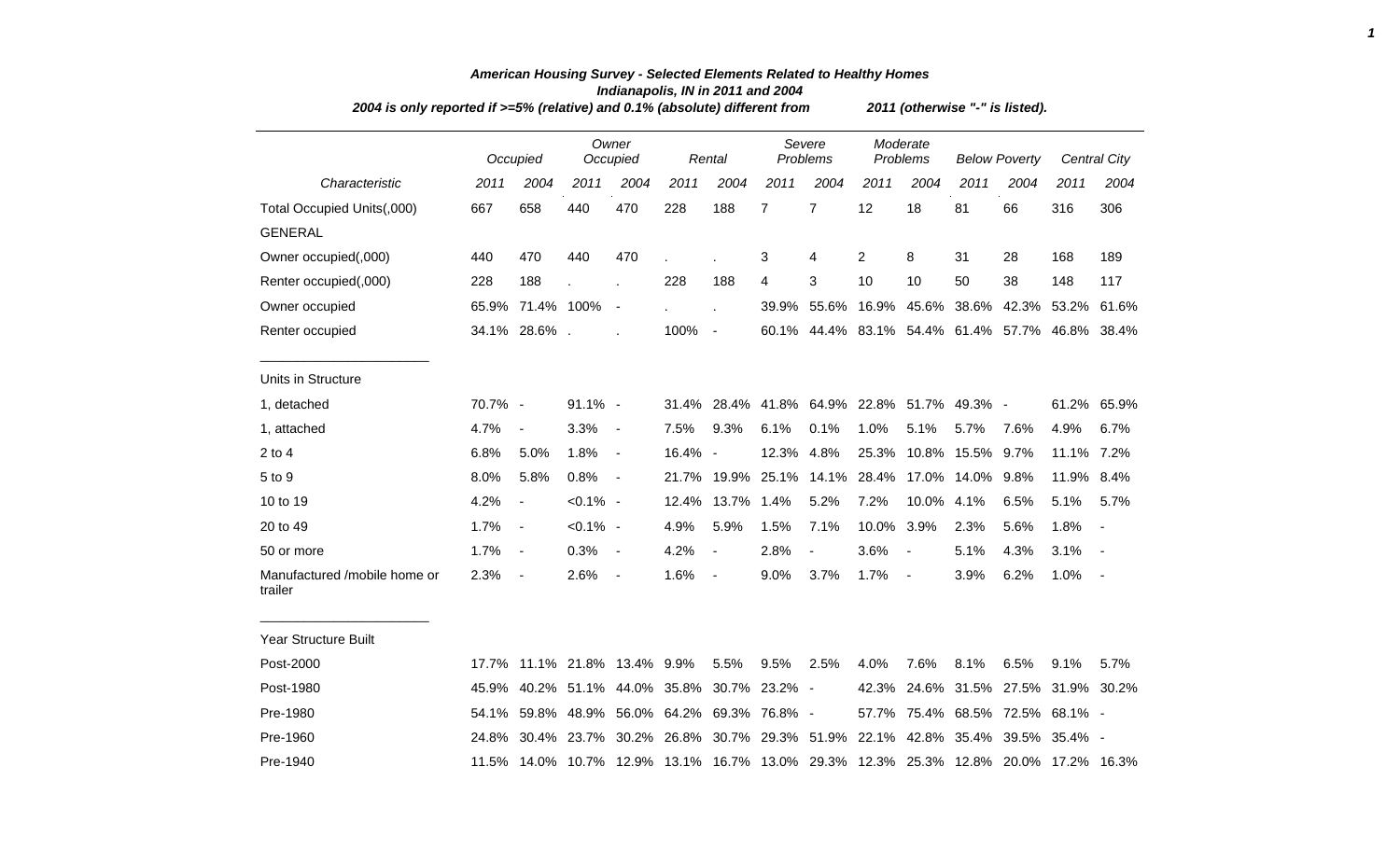|                                                        |            | Occupied                 |                           | Owner<br>Occupied        |            | Rental                   |                | Severe<br>Problems                 |                | Moderate<br>Problems |       | <b>Below Poverty</b>     |               | <b>Central City</b>      |
|--------------------------------------------------------|------------|--------------------------|---------------------------|--------------------------|------------|--------------------------|----------------|------------------------------------|----------------|----------------------|-------|--------------------------|---------------|--------------------------|
| Characteristic                                         | 2011       | 2004                     | 2011                      | 2004                     | 2011       | 2004                     | 2011           | 2004                               | 2011           | 2004                 | 2011  | 2004                     | 2011          | 2004                     |
| Foundation (for 1-unit not<br>manufactured)            |            |                          |                           |                          |            |                          |                |                                    |                |                      |       |                          |               |                          |
| 1-Unit not manufactured(,000)                          | 504        | 514                      | 415                       | 443                      | 89         | 71                       | 4              | 5                                  | 3              | 10                   | 45    | 38                       | 209           | 222                      |
| With a basement under all of<br>house                  | 23.7%      |                          | 21.4% 23.7% 21.2% 23.9% - |                          |            |                          | 15.1% -        |                                    | 36.9%          | 34.9%                | 23.8% | 27.5%                    | 28.6%         | 25.5%                    |
| With a basement under part of<br>house                 |            |                          | 16.2% 18.0% 17.6% -       |                          | 10.1%      |                          |                | 15.5% 33.9% 27.5% 31.5% 24.3% 9.6% |                |                      |       |                          | 18.2% 17.9% - |                          |
| With a crawl space                                     | 28.5%      | 32.0%                    | 28.5%                     | 33.0%                    |            | 28.6% 25.8%              | 25.5%          | 42.1%                              | 12.5%          | 14.3%                | 29.5% | 31.1%                    | 22.4% 24.2%   |                          |
| On a concrete slab                                     | 30.7%      | 27.0%                    | 29.5%                     | 25.9%                    | $36.1\% -$ |                          | 25.5%          | 8.1%                               |                | 19.1% 23.0%          | 35.8% | 21.2%                    | $30.5\%$ -    |                          |
| In some other way                                      | 0.9%       |                          | 0.7%                      |                          | 1.3%       | $\blacksquare$           | $< 0.1\%$ 7.3% |                                    | $< 0.1\%$ 3.4% |                      | 1.2%  | $\overline{\phantom{a}}$ | 0.6%          | $\overline{a}$           |
|                                                        |            |                          |                           |                          |            |                          |                |                                    |                |                      |       |                          |               |                          |
|                                                        |            |                          |                           |                          |            |                          |                |                                    |                |                      |       |                          |               |                          |
| <b>EXTERIOR</b>                                        |            |                          |                           |                          |            |                          |                |                                    |                |                      |       |                          |               |                          |
| <b>External Building Conditions (non</b><br>multiunit) |            |                          |                           |                          |            |                          |                |                                    |                |                      |       |                          |               |                          |
| Sagging roof                                           | 1.6%       | $\overline{a}$           | 1.4%                      |                          | 2.4%       |                          | 2.8%           | 7.3%                               | 22.8%          | 16.6% 2.9%           |       |                          | 1.7%          |                          |
| Missing roofing material                               | 2.7%       | $\overline{\phantom{a}}$ | 2.8%                      | $\overline{\phantom{a}}$ | 2.0%       | $\overline{\phantom{a}}$ | 3.3%           | 5.4%                               | 20.3%          | 11.2%                | 3.7%  | 8.9%                     | 1.6%          |                          |
| Hole in roof                                           | 0.6%       | $\overline{\phantom{a}}$ | 0.5%                      | $\overline{\phantom{a}}$ | 0.8%       | $\overline{\phantom{a}}$ | 2.8%           | 5.4%                               | 8.2%           | 9.1%                 | 2.2%  | $\overline{\phantom{a}}$ | 0.5%          |                          |
| Missing bricks, siding, other<br>outside wall material | 2.2%       | $\blacksquare$           | 2.1%                      | $\blacksquare$           | 2.6%       | $\blacksquare$           | 16.3% 3.6%     |                                    | 35.8%          | 13.6% 4.2%           |       | 6.4%                     | 2.4%          | <b>.</b>                 |
| Sloping outside walls                                  | 0.5%       | $\overline{\phantom{a}}$ | 0.4%                      | $\overline{\phantom{a}}$ | 1.0%       | $\blacksquare$           | $< 0.1\%$ -    |                                    | 18.9% 7.6%     |                      | 1.7%  | $\overline{\phantom{a}}$ | 0.6%          |                          |
| Boarded up windows                                     | 1.5%       | $\overline{\phantom{a}}$ | 1.0%                      | $\overline{\phantom{a}}$ | 3.9%       |                          | $< 0.1\%$ -    |                                    | 3.7%           | $\sim$               | 3.3%  | $\overline{\phantom{a}}$ | 3.1%          | $\overline{\phantom{a}}$ |
| Broken windows                                         | 3.7%       | $\blacksquare$           | 2.4%                      | $\blacksquare$           | 9.7%       | 7.6%                     | 3.3%           | 14.4%                              |                | 31.7% 16.6%          | 10.2% | 6.9%                     | 5.9%          | 5.6%                     |
| Bars on windows                                        | 0.9%       | $\overline{\phantom{a}}$ | 0.8%                      | $\overline{\phantom{a}}$ | 1.1%       | $\overline{\phantom{a}}$ | $< 0.1\%$ -    |                                    | $< 0.1\%$ 5.1% |                      | 1.7%  | $\blacksquare$           | 1.0%          | $\blacksquare$           |
| Foundation crumbling or has open 3.9%<br>crack or hole |            | $\overline{\phantom{a}}$ | 3.8%                      | $\overline{\phantom{a}}$ | 4.6%       | $\blacksquare$           |                | 13.8% < 0.1% 41.1% 15.0% 6.6%      |                |                      |       | 4.3%                     | 5.0%          | 2.9%                     |
| None of the above                                      | $86.3\%$ - |                          | $87.9\%$ -                |                          | 79.2% -    |                          | 73.9% -        |                                    |                |                      |       |                          |               |                          |

None of the above(excluding bars) 87.0% - 88.6% - 80.0% - 73.9% - 34.3% 54.3% 73.2% - 84.5% - *2*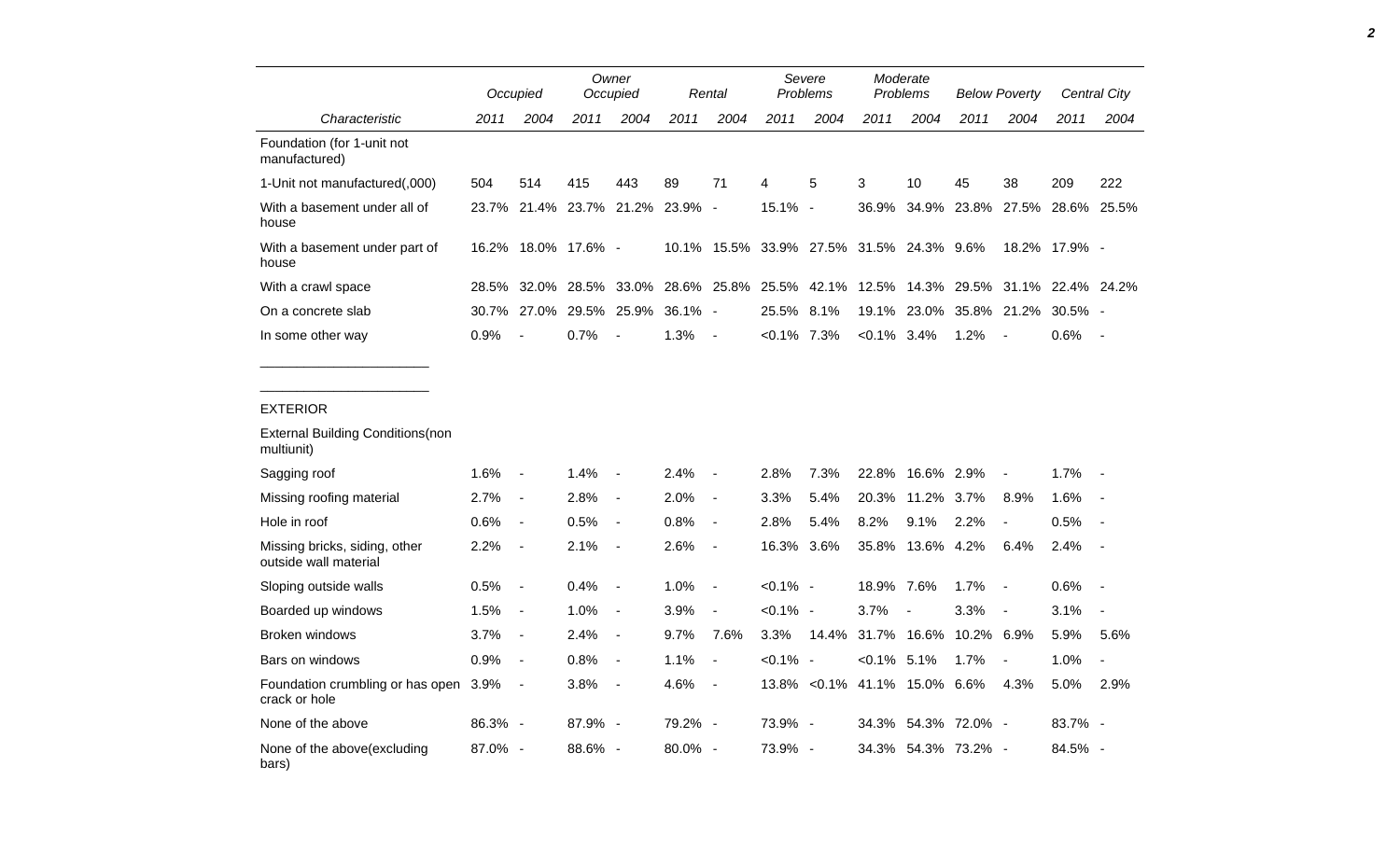|                                               |      | Occupied                 |      | Owner<br>Occupied            |       | Severe<br>Problems<br>Rental |            | Moderate<br>Problems                                  |                   | <b>Below Poverty</b>   |       |                          | <b>Central City</b> |                          |
|-----------------------------------------------|------|--------------------------|------|------------------------------|-------|------------------------------|------------|-------------------------------------------------------|-------------------|------------------------|-------|--------------------------|---------------------|--------------------------|
| Characteristic                                | 2011 | 2004                     | 2011 | 2004                         | 2011  | 2004                         | 2011       | 2004                                                  | 2011              | 2004                   | 2011  | 2004                     | 2011                | 2004                     |
| Water Leakage During Last 12<br><b>Months</b> |      |                          |      |                              |       |                              |            |                                                       |                   |                        |       |                          |                     |                          |
| With leakage from outside<br>structure        |      |                          |      | 12.1% 16.7% 14.4% 18.3% 7.7% |       |                              |            | 12.6% 34.7% 18.4% 31.0% 47.3% 11.0% 17.4% 12.2% 19.0% |                   |                        |       |                          |                     |                          |
| Roof                                          | 6.7% | 7.8%                     | 7.4% | 8.8%                         | 5.2%  | 5.6%                         | 28.2%      | 13.9%                                                 | 19.8%             | 32.4% 8.0%             |       |                          | 6.3%                | 7.9%                     |
| <b>Basement leak</b>                          | 2.5% | 7.2%                     | 3.2% | 8.3%                         | 1.3%  | $\overline{\phantom{a}}$     | 2.6%       |                                                       | 5.6%              | 20.3% 3.2%             |       | 5.4%                     | 3.5%                | 9.2%                     |
| Walls, closed windows, or doors<br>leak       | 2.0% | $\overline{\phantom{a}}$ | 2.4% | $\overline{\phantom{a}}$     | 1.2%  | $\blacksquare$               | 1.5%       | $\overline{a}$                                        | 4.7%              | 11.9% 3.6%             |       | $\blacksquare$           | 1.4%                | $\overline{a}$           |
| Other or Unknown exterior Leak                | 2.0% | $\blacksquare$           | 2.3% | $\blacksquare$               | 1.3%  | $\blacksquare$               | 2.4%       | $\blacksquare$                                        | 5.5%              | 12.1% 2.0%             |       | $\blacksquare$           | 2.2%                | $\overline{\phantom{a}}$ |
|                                               |      |                          |      |                              |       |                              |            |                                                       |                   |                        |       |                          |                     |                          |
| <b>INTERIOR</b>                               |      |                          |      |                              |       |                              |            |                                                       |                   |                        |       |                          |                     |                          |
| Damage                                        |      |                          |      |                              |       |                              |            |                                                       |                   |                        |       |                          |                     |                          |
| Holes in floors                               | 0.7% |                          | 0.4% | $\blacksquare$               | 1.2%  |                              | 22.7% 7.1% |                                                       | 8.3%              |                        | 1.7%  |                          | 1.0%                |                          |
| Open cracks or holes                          | 3.2% | 5.3%                     | 2.6% | $\blacksquare$               | 4.2%  | 6.4%                         | 36.1%      | 10.0%                                                 |                   | 30.2% 42.8% 6.0%       |       | 6.8%                     | 4.3%                | 6.7%                     |
| Broken plaster or peeling paint               | 2.0% |                          | 1.4% | $\overline{\phantom{a}}$     | 3.1%  | $\overline{\phantom{a}}$     | 21.1% 2.5% |                                                       |                   | 17.6% 21.9% 3.8%       |       | $\overline{\phantom{a}}$ | 3.1%                | $\overline{\phantom{a}}$ |
| Water Leakage During Last 12<br>Months        |      |                          |      |                              |       |                              |            |                                                       |                   |                        |       |                          |                     |                          |
| With leakage from inside structure 8.9%       |      | 10.5% 7.8%               |      | 9.4%                         | 11.1% |                              |            | 13.2% 36.0% 22.0% 37.8% -                             |                   |                        | 10.0% |                          | 15.2% 11.5% 12.8%   |                          |
| Fixtures backed up or overflowed              | 1.6% | $\blacksquare$           | 1.6% | $\blacksquare$               | 1.6%  |                              | 1.6%       | 5.8%                                                  | 3.5%              | 22.3%                  | 1.8%  | 7.0%                     | 2.6%                | 5.0%                     |
| Pipes leaked                                  | 3.7% | $\blacksquare$           | 3.0% | $\blacksquare$               | 5.0%  | 6.6%                         | 28.9%      |                                                       | 11.0% 16.6% 19.7% |                        | 5.4%  | 6.5%                     | 4.5%                | $\overline{a}$           |
| Broken water heater                           | 1.0% | $\blacksquare$           | 0.8% | $\overline{\phantom{a}}$     | 1.3%  | $\overline{\phantom{a}}$     | 2.4%       |                                                       | 1.1%              | 7.6%                   | 0.4%  |                          | 0.9%                |                          |
| Other or Unknown                              | 3.0% | $\overline{\phantom{a}}$ | 2.6% | $\overline{\phantom{a}}$     | 3.7%  | $\blacksquare$               | 3.1%       |                                                       |                   | 11.4% 19.3% 11.4% 3.1% |       |                          | 4.0%                |                          |

Rodents

Signs of rats in last 3 mon.  $0.2\%$  - 0.2% - 0.2% - <0.1% - 1.1% - 0.2% - 0.2% -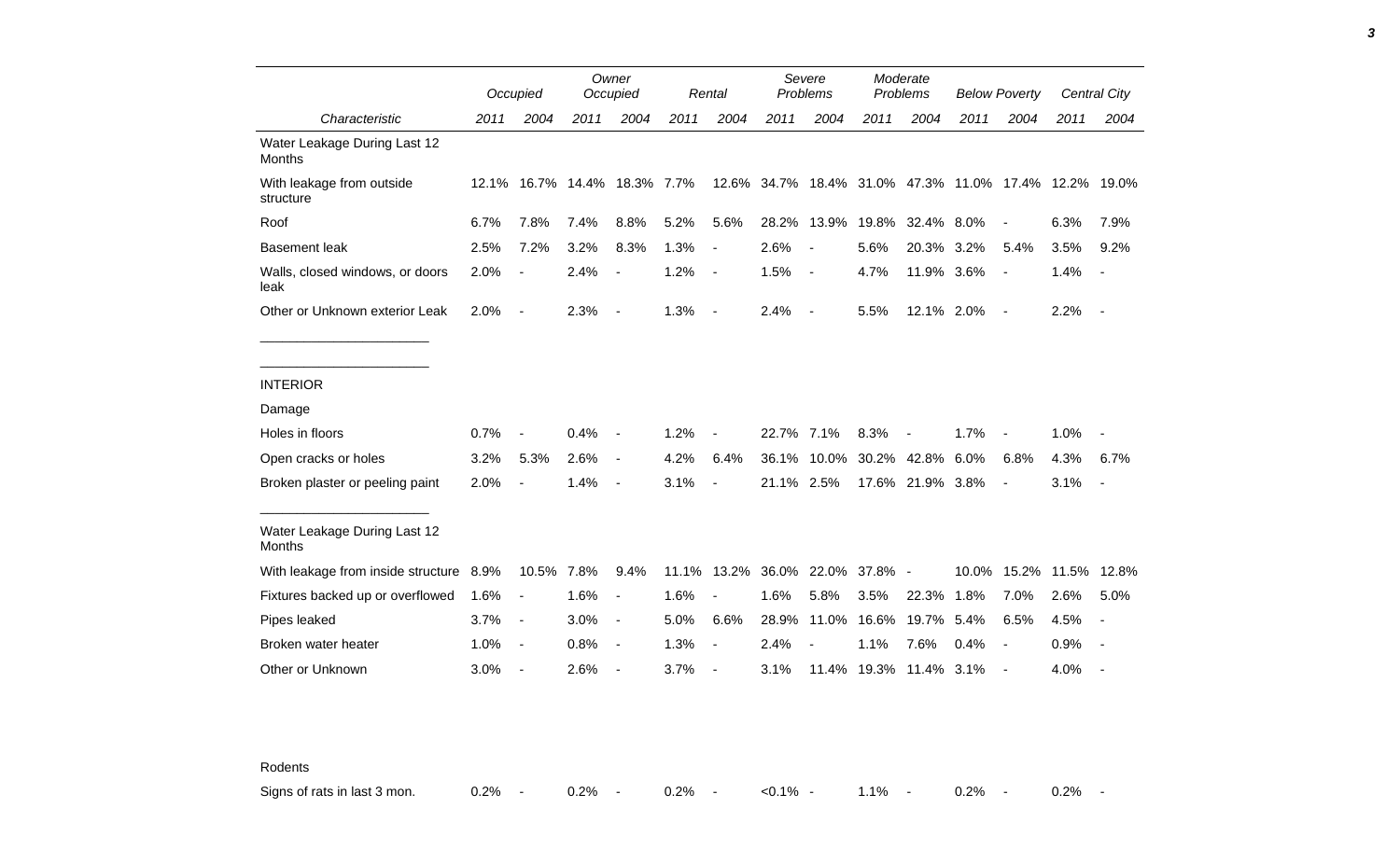|                                                           |             | Occupied                 |             | Owner<br>Occupied        |             | Rental                   |                | Severe<br>Problems       |                   | Moderate<br>Problems |             | <b>Below Poverty</b>     |                | Central City |
|-----------------------------------------------------------|-------------|--------------------------|-------------|--------------------------|-------------|--------------------------|----------------|--------------------------|-------------------|----------------------|-------------|--------------------------|----------------|--------------|
| Characteristic                                            | 2011        | 2004                     | 2011        | 2004                     | 2011        | 2004                     | 2011           | 2004                     | 2011              | 2004                 | 2011        | 2004                     | 2011           | 2004         |
| Signs of mice in last 3 mon.                              | 12.3%       | 5.8%                     | 12.6%       | 5.5%                     | 11.8%       | 6.4%                     | 29.5%          | 12.1%                    | 9.3%              | 14.5%                | 14.3%       | 11.4%                    | 15.3% 6.7%     |              |
| Signs of rodents, not sure which<br>kind in last 3 mon.   | 0.1%        | $\blacksquare$           | 0.1%        | $\overline{\phantom{a}}$ | 0.2%        |                          | $< 0.1\%$ -    |                          | $< 0.1\%$ 1.2%    |                      | 0.3%        |                          | 0.2%           |              |
| Electrical                                                |             |                          |             |                          |             |                          |                |                          |                   |                      |             |                          |                |              |
| No electrical wiring                                      | $< 0.1\%$ - |                          | $< 0.1\%$ - |                          | $< 0.1\%$ - |                          | $< 0.1\%$ 2.4% |                          | $< 0.1\%$ -       |                      | $< 0.1\%$ - |                          | $< 0.1\%$ -    |              |
| Exposed wiring                                            | 1.9%        | $\blacksquare$           | 1.4%        | $\blacksquare$           | 2.9%        | $\overline{\phantom{a}}$ | 3.1%           | 5.1%                     | 5.7%              | 1.9%                 | 2.9%        | $\overline{\phantom{a}}$ | 2.7%           |              |
| Rooms without electric outlets                            | 0.9%        |                          | 1.0%        | $\overline{\phantom{a}}$ | 0.8%        | $\blacksquare$           | $< 0.1\%$      | 12.2%                    | 6.2%              | 7.7%                 | 0.8%        | $\sim$                   | 1.0%           |              |
| Fuses/breakers blown in last 3<br>mon.                    | 8.9%        | 11.0%                    | 8.3%        | 11.2%                    | $10.1\% -$  |                          | 31.8%          |                          | 14.7% 14.4% 19.0% |                      | 10.9% -     |                          |                | 10.7% 12.5%  |
| Sanitation                                                |             |                          |             |                          |             |                          |                |                          |                   |                      |             |                          |                |              |
| Lacking complete kitchen facilities                       | 1.4%        | $\blacksquare$           | 0.1%        | $\overline{\phantom{a}}$ | 4.0%        | $\overline{\phantom{a}}$ | 20.7% 9.6%     |                          |                   | 68.7% 44.8%          | 4.5%        | $\overline{\phantom{a}}$ | 2.8%           |              |
| Lacking some or all plumbing<br>facilities                | 0.6%        | $\overline{\phantom{a}}$ | 0.3%        | $\blacksquare$           | 1.1%        | $\blacksquare$           |                | 54.3% 68.9% < 0.1% -     |                   |                      | 0.8%        | $\overline{\phantom{a}}$ | 0.7%           | $\sim$       |
| Water not safe to drink                                   | 7.4%        | 8.6%                     | 6.1%        | 7.5%                     | 10.0%       | 11.6%                    | 28.7%          | 24.0%                    | 11.1%             | 12.4%                | 11.2%       | 12.0%                    | 9.1%           | 11.5%        |
| Water stoppage in last 3 mon.                             | 2.9%        | $\blacksquare$           | 1.9%        | $\overline{\phantom{a}}$ | 4.9%        | $\overline{\phantom{a}}$ | $< 0.1\%$      | 2.6%                     | 5.2%              | 7.8%                 | 3.1%        | $\blacksquare$           | 3.8%           |              |
| No flush toilets working some time 1.3%<br>in last 3 mon. |             | $\overline{a}$           | 0.7%        | $\overline{\phantom{a}}$ | 2.5%        | $\overline{\phantom{a}}$ | 19.3% 2.7%     |                          | 3.1%              | 21.3% 2.3%           |             | 5.6%                     | 2.1%           | $\sim$       |
| With sewage disposal<br>breakdowns in last 3 mon.         | 0.9%        | $\overline{\phantom{a}}$ | 0.6%        | $\blacksquare$           | 1.5%        | $\blacksquare$           | 1.5%           | $\overline{\phantom{a}}$ | 4.6%              | 11.9% 1.6%           |             | $\overline{\phantom{a}}$ | 1.1%           | $\sim$       |
| Septic tank, cesspool, chemical<br>toilet                 |             | 13.4% 17.7%              | 18.0% 22.4% |                          | 4.4%        | 6.0%                     |                | 12.1% 13.9% < 0.1% 9.9%  |                   |                      | 6.8%        | 11.1% 6.7%               |                | 8.5%         |
| With septic tank or cesspool<br>breakdowns in last 3 mon. | 0.1%        | $\blacksquare$           | 0.1%        | $\overline{\phantom{a}}$ | 0.1%        | $\overline{\phantom{a}}$ | $< 0.1\%$ -    |                          | $< 0.1\%$ 2.1%    |                      | 0.5%        | $\blacksquare$           | $< 0.1\%$ 0.4% |              |
| <b>HEATING/FUEL</b>                                       |             |                          |             |                          |             |                          |                |                          |                   |                      |             |                          |                |              |
| Main Heating Equipment                                    |             |                          |             |                          |             |                          |                |                          |                   |                      |             |                          |                |              |

*4*

Warm-air furnace a a state 85.2% - 84.6% - 86.4% - 72.8% - 86.9% - 89.4% - 86.4% -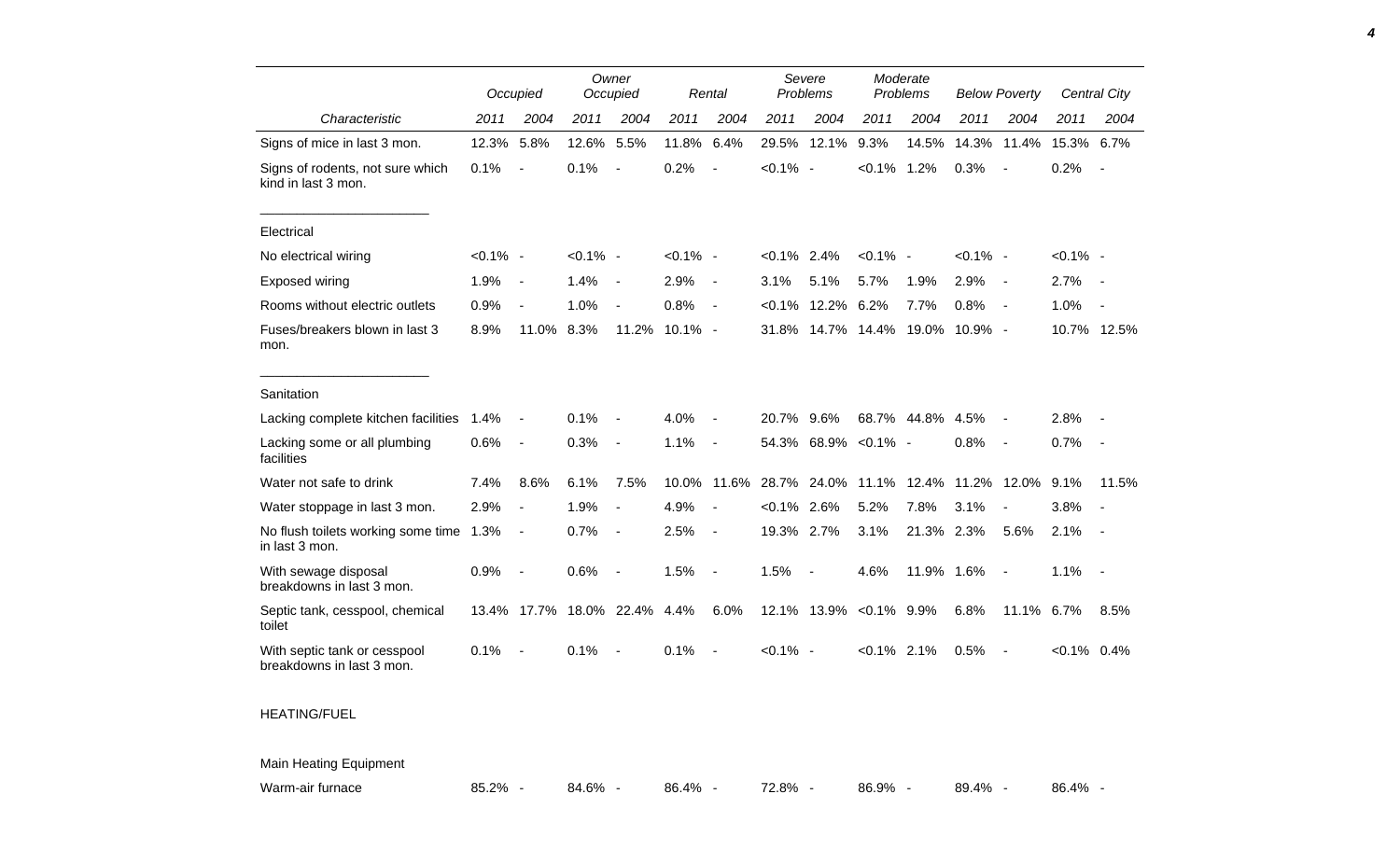|                                                         |             | Occupied                 |                         | Owner<br>Occupied        |                | Rental                   | Severe<br>Problems |                         | Moderate<br>Problems |                          | <b>Below Poverty</b>    |                          | Central City                  |                          |
|---------------------------------------------------------|-------------|--------------------------|-------------------------|--------------------------|----------------|--------------------------|--------------------|-------------------------|----------------------|--------------------------|-------------------------|--------------------------|-------------------------------|--------------------------|
| Characteristic                                          | 2011        | 2004                     | 2011                    | 2004                     | 2011           | 2004                     | 2011               | 2004                    | 2011                 | 2004                     | 2011                    | 2004                     | 2011                          | 2004                     |
| Steam or hot water system                               | 1.5%        | $\blacksquare$           | 1.3%                    | $\blacksquare$           | 1.8%           | $\blacksquare$           | 2.9%               | $\blacksquare$          | 3.3%                 | $\blacksquare$           | 3.2%                    | $\overline{a}$           | 1.3%                          | $\blacksquare$           |
| Electric heat pump                                      | 8.3%        | 7.5%                     | 10.5% 8.5%              |                          | 4.1%           | 5.1%                     | 1.5%               | $\sim$                  | 4.3%                 | $\overline{\phantom{a}}$ | 2.3%                    | $\overline{\phantom{a}}$ | 7.4%                          | $\overline{\phantom{a}}$ |
| Built-in electric units                                 | 3.1%        | $\overline{\phantom{a}}$ | 2.1%                    | $\blacksquare$           | 5.0%           | $\overline{\phantom{a}}$ | 22.7% 5.1%         |                         | 1.0%                 | $\overline{\phantom{a}}$ | 3.3%                    | $\blacksquare$           | 2.9%                          | $\overline{\phantom{a}}$ |
| Floor, wall, or other built-in hot air<br>without ducts | 1.1%        | $\overline{\phantom{a}}$ | 0.9%                    | $\overline{\phantom{a}}$ | 1.5%           | $\blacksquare$           | $< 0.1\%$ 4.8%     |                         | 2.8%                 | $\sim$                   | 1.1%                    | $\sim$                   | 1.2%                          | $\overline{\phantom{a}}$ |
| Room heaters with flue                                  | 0.4%        | $\overline{\phantom{a}}$ | 0.1%                    | $\sim$                   | 0.8%           | $\sim$                   | $< 0.1\%$ 2.3%     |                         | $< 0.1\%$ -          |                          | 0.3%                    | $\sim$                   | 0.5%                          | $\overline{\phantom{a}}$ |
| Room heaters without flue                               | $< 0.1\%$ - |                          | $< 0.1\%$ -             |                          | $< 0.1\%$ -    |                          | $< 0.1\%$ 5.1%     |                         | $< 0.1\%$ -          |                          | $< 0.1\%$ -             |                          | $< 0.1\%$ -                   |                          |
| Portable electric heaters                               | 0.2%        | $\blacksquare$           | 0.2%                    | $\sim$                   | 0.3%           | $\sim$                   | $< 0.1\%$ -        |                         | $< 0.1\%$ -          |                          | 0.2%                    | $\sim$                   | 0.3%                          | $\sim$ $-$               |
| <b>Stoves</b>                                           | 0.1%        | $\overline{\phantom{a}}$ | 0.1%                    | $\sim$                   | 0.1%           | $\sim$                   | $< 0.1\%$ -        |                         | 1.7%                 | $\sim$ $-$               | 0.2%                    | $\sim$ $-$               | $< 0.1\%$ -                   |                          |
| Fireplace without inserts                               | $< 0.1\%$ - |                          | $< 0.1\%$ -             |                          | $< 0.1\%$ -    |                          | $< 0.1\%$ -        |                         | $< 0.1\%$ -          |                          | $< 0.1\%$ -             |                          | $< 0.1\%$ -                   |                          |
| Other                                                   | 0.1%        | $\overline{\phantom{a}}$ | 0.1%                    | $\sim$                   | $< 0.1\%$ 0.2% |                          | $< 0.1\%$ -        |                         | $< 0.1\%$ 0.9%       |                          | $< 0.1\%$ -             |                          | $< 0.1\%$ 0.2%                |                          |
| No heating equipment                                    | $< 0.1\%$ - |                          | $< 0.1\%$ -             |                          | $< 0.1\%$ -    |                          | $< 0.1\%$ -        |                         | $< 0.1\%$ -          |                          | $< 0.1\%$ -             |                          | $< 0.1\%$ -                   |                          |
| Cooking stove                                           | $< 0.1\%$ - |                          | $< 0.1\%$ -             |                          | $< 0.1\%$ -    |                          | $< 0.1\%$ -        |                         | $< 0.1\%$ -          |                          | $< 0.1\%$ -             |                          | $< 0.1\%$ -                   |                          |
| <b>Water Heating Fuel</b>                               |             |                          |                         |                          |                |                          |                    |                         |                      |                          |                         |                          |                               |                          |
| Electricity                                             |             |                          | 44.5% 40.8% 38.9% -     |                          | 55.4%          | 49.1%                    |                    | 58.1% 44.9%             |                      |                          | 67.1% 38.6% 47.7% 40.0% |                          |                               | 43.5% 38.1%              |
| Gas, LP/bottled gas                                     |             |                          | 55.4% 58.8% 61.0% -     |                          |                |                          |                    | 44.5% 50.3% 41.9% 55.1% |                      |                          | 32.9% 59.4% 51.9% 60.0% |                          | 56.4% 61.5%                   |                          |
| Fuel oil                                                | $< 0.1\%$ - |                          | $< 0.1\%$ -             |                          | $< 0.1\%$ -    |                          | $< 0.1\%$ -        |                         | $< 0.1\%$ -          |                          | $< 0.1\%$ -             |                          | $< 0.1\%$ -                   |                          |
| Kerosene or other liquid fuel                           | $< 0.1\%$ - |                          | $< 0.1\%$ -             |                          | $< 0.1\%$ -    |                          | $< 0.1\%$ -        |                         | $< 0.1\%$ -          |                          | $< 0.1\%$ -             |                          | $< 0.1\%$ -                   |                          |
| Other                                                   | 0.1%        | $\overline{\phantom{a}}$ | 0.1%                    | $\sim$                   | 0.1%           | $\sim$                   | $< 0.1\%$ -        |                         | $< 0.1\%$ 2.0%       |                          | 0.4%                    | $\sim$                   | 0.1%                          | $\sim$                   |
|                                                         |             |                          |                         |                          |                |                          |                    |                         |                      |                          |                         |                          |                               |                          |
| Clothes Dryer(,000)                                     | 578         | 563                      | 430                     | 456                      | 149            | 107                      | 6                  | 5                       | 4                    | 12                       | 58                      | 44                       | 248                           | 242                      |
| Have Clothes Dryer                                      | 86.6% -     |                          | 97.7%                   | $\sim$                   | 65.3%          | 57.1%                    | 86.4%              | 68.0%                   | 37.0%                | 65.4%                    | 71.8%                   | 66.3%                    | 78.5%                         | $\overline{\phantom{a}}$ |
| Electricity                                             | 88.1% -     |                          | 86.1% -                 |                          | 94.0% -        |                          | 86.3%              | 96.5%                   | 91.6%                |                          |                         |                          | 82.0% 91.4% 84.3% 87.3% 82.7% |                          |
| Gas, LP gas (liquid propane)                            |             |                          | 11.9% 16.1% 13.9% 17.8% |                          | 6.0%           | 9.0%                     | 13.7% 3.5%         |                         | 8.4%                 | 18.0% 8.6%               |                         |                          | 15.7% 12.6% 17.3%             |                          |

Heating Problems

\_\_\_\_\_\_\_\_\_\_\_\_\_\_\_\_\_\_\_\_\_\_\_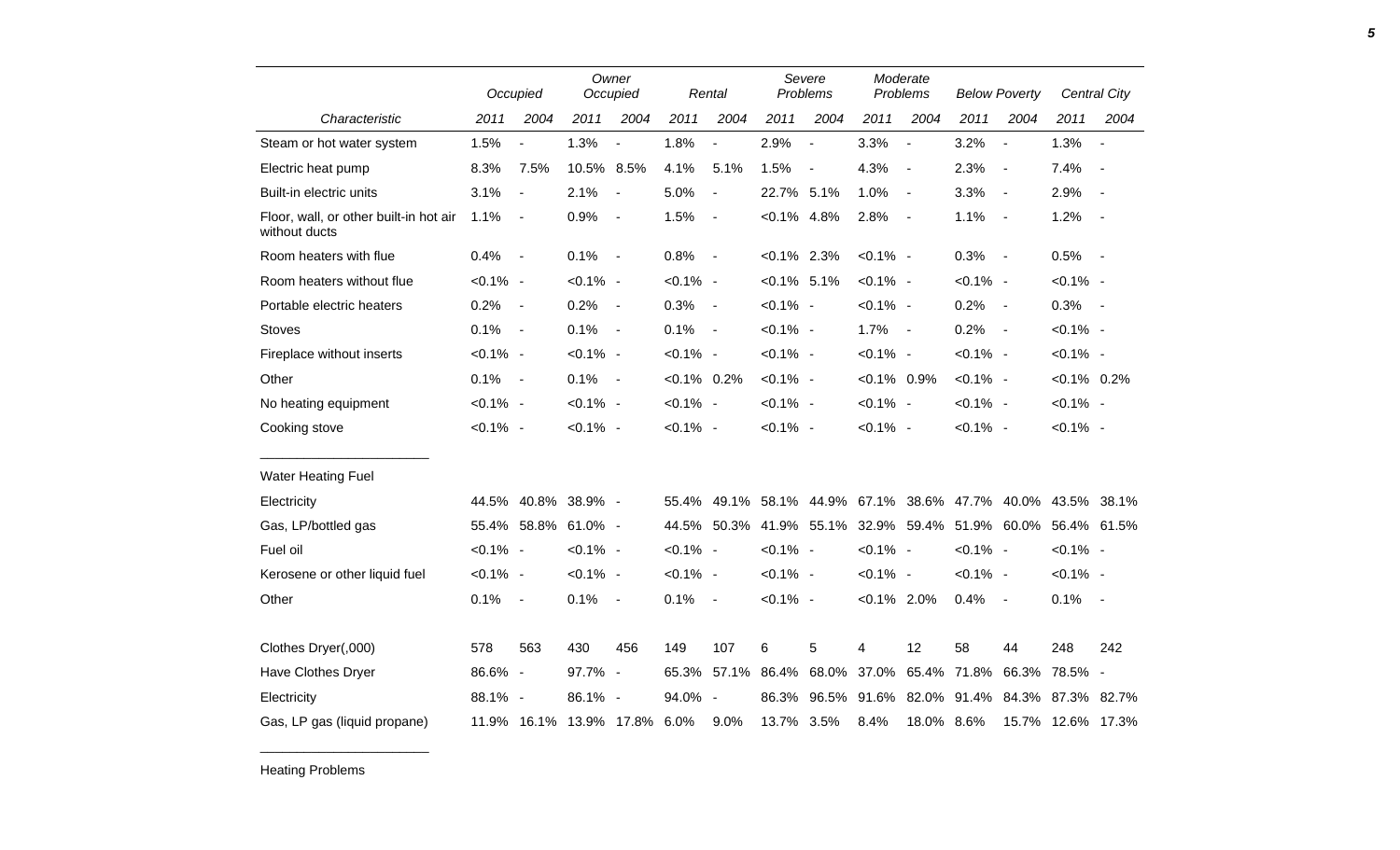|                                                        |                | Occupied                     |                | Owner<br>Occupied        |                | Rental                   |                | Severe<br>Problems |                | Moderate<br>Problems     |                | <b>Below Poverty</b>     |               | Central City             |
|--------------------------------------------------------|----------------|------------------------------|----------------|--------------------------|----------------|--------------------------|----------------|--------------------|----------------|--------------------------|----------------|--------------------------|---------------|--------------------------|
| Characteristic                                         | 2011           | 2004                         | 2011           | 2004                     | 2011           | 2004                     | 2011           | 2004               | 2011           | 2004                     | 2011           | 2004                     | 2011          | 2004                     |
| Uncomfortably cold for 24 hours<br>or more last winter | 9.2%           | 8.2%                         | 8.3%           | 7.5%                     | 11.7%          | 10.6%                    | 63.0%          | 37.2%              | 37.4%          | 31.9%                    | 10.2%          | 13.5%                    | 11.8%         | 9.0%                     |
| Heating equipment breakdowns                           | 2.8%           | $\overline{\phantom{a}}$     | 2.8%           | $\blacksquare$           | 2.7%           | $\overline{\phantom{a}}$ | 32.1% -        |                    | 3.7%           | 8.5%                     | 3.2%           | $\overline{\phantom{a}}$ | 3.9%          | $\overline{\phantom{a}}$ |
| Other causes                                           | 5.4%           | 4.4%                         | 5.3%           | 4.0%                     | 5.6%           | 5.2%                     | 27.9% 4.9%     |                    | 15.6%          | 17.1%                    | 5.3%           | 8.5%                     | 6.1%          | 4.6%                     |
| Utility interruption                                   | 1.1%           | $\overline{\phantom{a}}$     | 0.8%           | $\blacksquare$           | 1.7%           | $\blacksquare$           | $< 0.1\%$ -    |                    | 1.5%           | $\overline{\phantom{a}}$ | 1.7%           | $\overline{\phantom{a}}$ | 1.2%          | $\overline{\phantom{a}}$ |
| Inadequate heating capacity                            | 1.3%           | $\qquad \qquad \blacksquare$ | 1.4%           | $\overline{\phantom{a}}$ | 1.0%           | $\overline{\phantom{a}}$ | 1.6%           | $\blacksquare$     | 4.5%           | $\overline{\phantom{a}}$ | 0.6%           | $\overline{\phantom{a}}$ | 1.2%          |                          |
| Inadequate insulation                                  | 1.4%           | $\blacksquare$               | 1.1%           | $\overline{\phantom{a}}$ | 1.9%           | $\blacksquare$           | 23.9%          | 2.3%               | 4.7%           | $\overline{\phantom{a}}$ | 2.1%           | $\sim$                   | 1.9%          | $\blacksquare$           |
| Cost of heating                                        | 0.8%           | $\blacksquare$               | 0.8%           | $\blacksquare$           | 0.7%           | $\blacksquare$           | 2.4%           |                    | 1.1%           | $\overline{\phantom{a}}$ | 0.7%           | $\blacksquare$           | 0.6%          |                          |
| Other                                                  | 1.4%           | $\blacksquare$               | 1.6%           | $\overline{\phantom{a}}$ | 0.9%           | $\blacksquare$           | $< 0.1\%$      | 2.3%               | 6.0%           | 9.3%                     | 0.9%           | $\overline{\phantom{a}}$ | 1.6%          |                          |
| SELECTED PHYSICAL<br><b>PROBLEMS</b>                   |                |                              |                |                          |                |                          |                |                    |                |                          |                |                          |               |                          |
| Severe Physical Problems(,000)                         | $\overline{7}$ | $\boldsymbol{7}$             | 3              | 4                        | 4              | 3                        | $\overline{7}$ | 7                  |                |                          | $\mathbf{1}$   | $\overline{c}$           | 5             | 4                        |
| Severe physical problems                               | 1.1%           | $\blacksquare$               | 0.7%           | $\overline{\phantom{a}}$ | 1.9%           | $\blacksquare$           | 100%           |                    |                |                          | 1.4%           | $\overline{\phantom{a}}$ | 1.5%          |                          |
| Plumbing                                               | 0.6%           | $\overline{\phantom{a}}$     | 0.3%           | $\blacksquare$           | 1.1%           | $\blacksquare$           | 54.3%          | 68.9%              | $\sim$         |                          | 0.8%           | $\overline{\phantom{a}}$ | 0.7%          |                          |
| Heating                                                | 0.3%           | $\overline{\phantom{a}}$     | 0.3%           | $\blacksquare$           | 0.2%           | $\blacksquare$           |                | 24.6% 31.1%.       |                |                          | 0.2%           | $\overline{\phantom{a}}$ | 0.4%          | $\overline{\phantom{a}}$ |
| Electric                                               | $< 0.1\%$ -    |                              | $< 0.1\%$ -    |                          | $< 0.1\%$ -    |                          | $< 0.1\%$      | 2.4%               |                |                          | $< 0.1\%$ -    |                          | $< 0.1\%$ -   |                          |
| Hallways                                               | $< 0.1\%$ -    |                              | $< 0.1\%$ -    |                          | $< 0.1\%$ -    |                          | $< 0.1\%$ -    |                    |                |                          | $< 0.1\%$ -    |                          | $< 0.1\%$ -   |                          |
| Upkeep                                                 | 0.2%           | $\blacksquare$               | 0.1%           | $\blacksquare$           | 0.6%           | $\blacksquare$           |                | $21.1\% < 0.1\%$   | $\overline{a}$ | $\mathbf{r}$             | 0.3%           | $\overline{\phantom{a}}$ | 0.4%          | $\overline{\phantom{a}}$ |
| Moderate Physical<br>Problems(,000)                    | 12             | 18                           | $\overline{c}$ | 8                        | 10             | 10                       |                |                    | 12             | 18                       | 5              | 4                        | 10            | 13                       |
| Moderate physical problems                             | 1.8%           | $\blacksquare$               | 0.4%           |                          | 4.3%           | 5.2%                     |                | ÷.                 | 100%           | $\overline{\phantom{a}}$ | 6.1%           | $\blacksquare$           | 3.0%          | $\overline{\phantom{a}}$ |
| Plumbing                                               | $< 0.1\%$ -    |                              | $< 0.1\%$ 0.2% |                          | 0.1%           | $\overline{\phantom{a}}$ |                | ÷.                 | 1.0%           | 15.8%                    | $< 0.1\%$ -    |                          | $< 0.1\%$ -   |                          |
| Heating                                                | $< 0.1\%$ -    |                              | $< 0.1\%$ -    |                          | $< 0.1\%$ -    |                          |                | ×                  | $< 0.1\%$ 2.4% |                          | $< 0.1\%$ -    |                          | $< 0.1\%$ -   |                          |
| Upkeep                                                 | 1.2%           | $\blacksquare$               | 0.1%           | $\overline{\phantom{a}}$ | 3.4%           | $\overline{\phantom{a}}$ |                |                    | 68.7%          | 44.8%                    | 4.5%           | $\blacksquare$           | 2.3%          | $\blacksquare$           |
| Hallways                                               | $< 0.1\%$ -    |                              | $< 0.1\%$ -    |                          | $< 0.1\%$ 0.3% |                          |                |                    | $< 0.1\%$      | 3.1%                     | $< 0.1\%$ 0.3% |                          | $<0.1\%$ 0.2% |                          |
| Kitchen                                                | 0.6%           | $\overline{\phantom{a}}$     | 0.4%           |                          | 0.8%           | $\blacksquare$           |                |                    |                | 32.3% 42.7% 1.6%         |                | $\overline{\phantom{a}}$ | 0.8%          |                          |